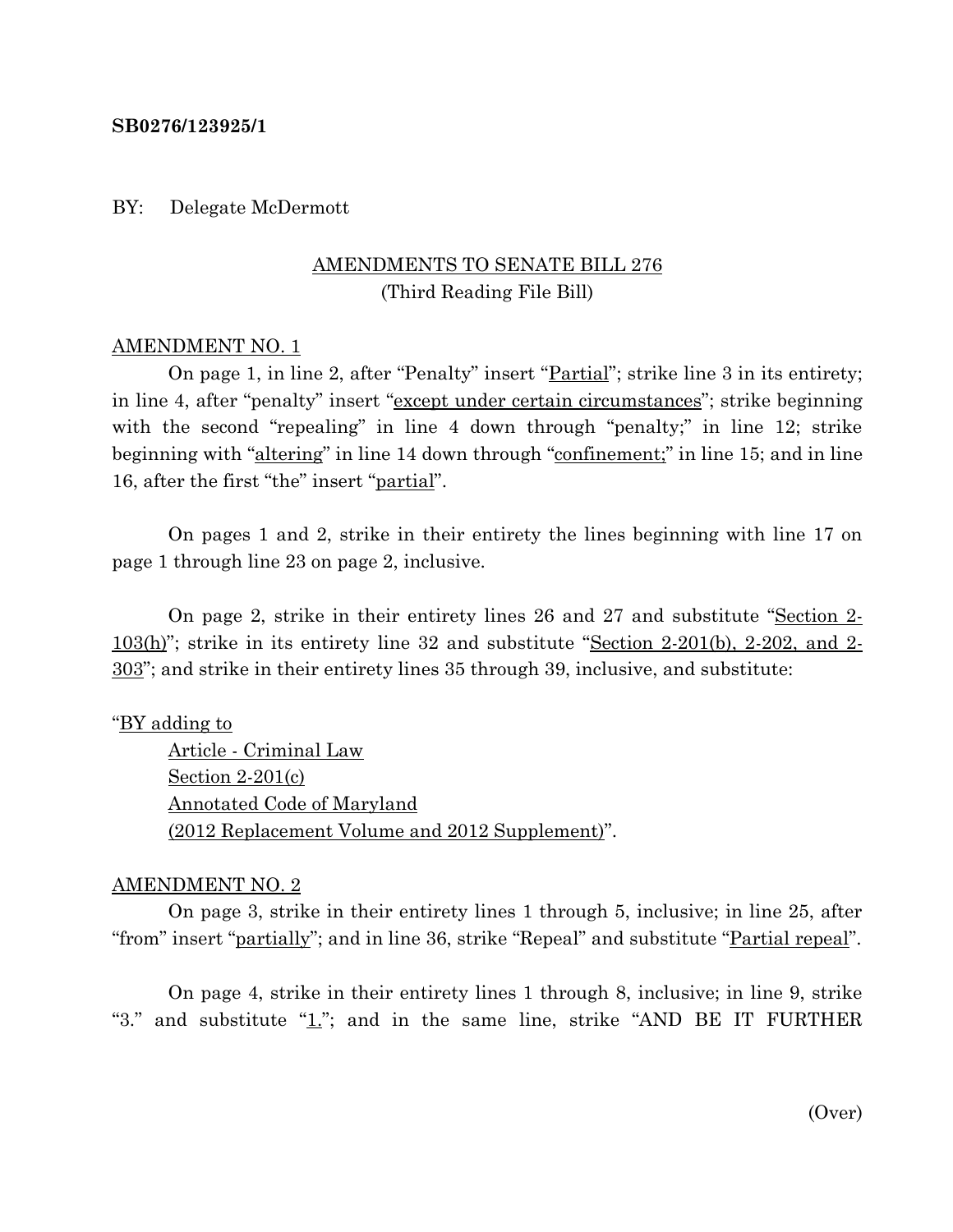# **SB0276/123925/1 MCDERMOTT Amendments to SB 276 Page 2 of 3**

ENACTED" and substitute "BE IT ENACTED BY THE GENERAL ASSEMBLY OF MARYLAND".

On pages 4 through 10, strike in their entirety the lines beginning with line 11 on page 4 through line 20 on page 10, inclusive.

On page 11, in line 16, strike "A" and substitute "**SUBJECT TO SUBSECTION (C) OF THIS SECTION, A**"; after line 24, insert:

# "**(C) A PERSON WHO COMMITS A MURDER IN THE FIRST DEGREE ON THE GROUNDS OF A SCHOOL MAY BE SENTENCED TO DEATH IN COMPLIANCE WITH § 2-202 OF THIS SUBTITLE AND SUBTITLE 3 OF THIS TITLE.**";

in line 25, strike the bracket; in line 26, after "degree" insert "**UNDER § 2-201(C) OF THIS SUBTITLE**"; strike beginning with the colon in line 29 down through "(i)" in line 30; and in line 30, strike "and".

On page 12, strike in their entirety lines 1 and 2; strike beginning with "with" in line 3 down through "title," in line 4; and in line 5, strike "with respect to  $\S$  2- $303(g)(1)(i)$  of this title,".

On page 13, in lines 10 and 20, in each instance, strike the bracket; and strike in their entirety lines 11 through 19, inclusive.

On page 15, strike in their entirety lines 15 through 18, inclusive; and in lines 19, 22, and 24, strike "(iii)", "(iv)", and "(v)", respectively, and substitute "**(II)**", "**(III)**", and "**(IV)**", respectively.

On pages 16 and 17, strike in their entirety the lines beginning with line 13 on page 16 through line 9 on page 17, inclusive.